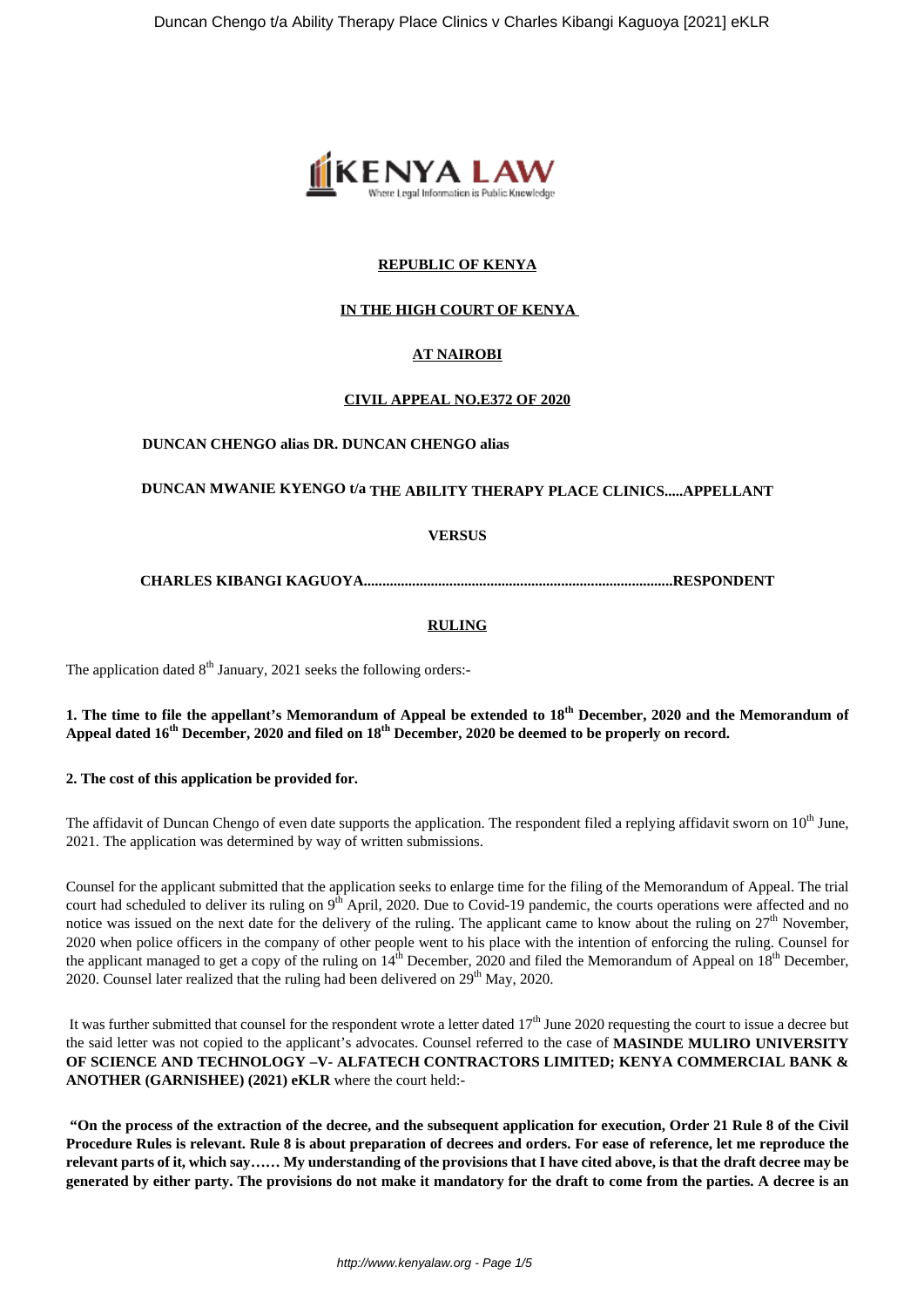**instrument that issues from the court, duly executed by the registrar and bearing the seal of the court. It is, therefore, a court instrument, issued at the instance of the court, as a purport of the outcome of court proceedings as set out in the judgment of the court. In an ideal situation, the decree should be generated by the court, but Rule 8 gives the parties an opportunity to initiate the process. Where they choose to initiate it, it becomes mandatory that the draft be placed before the other party for approval.**

Counsel for the applicant further argued that had the letter from the respondent's counsel been copied to them, they would have become aware of the ruling and would have taken action. No e-mail was received from the court notifying them about the delivery of the ruling. Counsel relies on the case of **TRAPEZE ASSOCIATES LIMITED –V- LUKAS ODHIAMBO ODODO & 3 OTHERS (2021) eKLR** where it was held:-

**"The first issue to determine is whether the application has been filed within a reasonable time. The applicant has given several reasons why it was unable to access the ruling of the trial court. To the applicant the trial court was to blame as it did not email the same to the email it had provided. In the absence of any evidence of email, the court is inclined to believe the applicant. It is true that they had provided their email addresses and if for any reason they did not then it should be accorded a benefit of doubt. This position is buttressed by the fact that the application was made within a reasonable time in the circumstances which was about three weeks after the ruling was delivered. The court also takes judicial notice of the fact that most of our courts scaled down operations because of the Covid 19 pandemic."**

Counsel for the applicant also referred to the case of **EQUITY BANK LIMITED –V- RICHARD KEROCHI AYIERA (2020) eKLR** where the court held:**-**

*"It is now well settled that the decision whether or not to extend the time for appealing is essentially discretionary. It is also well settled that in general the matters which this Court takes into account in deciding whether to grant an extension of time are first the length of the delay secondly, the reason for the delay, thirdly (possibly) the chances of the appeal succeeding if the application is granted and fourthly, the degree of prejudice to the respondent if the application is granted.*

**On the reasons behind the delay, I considered the material availed to show that the impugned judgment was originally listed for delivery on 16th March, 2020 and yet it was delivered one (1) month later, and the explanation by the applicant that no judgment notice was served upon its advocate. I also considered the averment by the respondent that his advocate had served upon the applicant's advocate a copy of the judgment soon thereafter and I looked at a copy of the correspondence dated 28th April, 2020 to that effect; however, I note that the said correspondence does not bear any indication that service was effected upon the applicant's advocate. In the premises and upon further considering the prevailing circumstances resulting from the Covid-19 pandemic, I find the explanation of the applicant to be reasonable."**

According to the applicant, the application was filed without unreasonable delay. The applicant became aware of the ruling on  $27<sup>th</sup>$ November, 2020, obtained a copy thereof on  $4<sup>th</sup>$  December, 2020 and filed the Memorandum of Appeal on  $18<sup>th</sup>$  December 2020. It is further argued that no prejudice will be suffered by the respondent as the appellant settled the decretal sum so as to avoid further execution. The appeal is not frivolous and the applicant is eager to pursue it. Counsel also cited the case of **EDWARD KAMAU & ANOTHER –V- HANNAH MUKUI GICHUKI & ANOTHER (2015) eKLR** where Aburili J. held:-

**"The right of appeal, it has been held time and again, is a Constitutional right which is the cornerstone of the rule of law. To deny a party that right, would in essence be denying them access to justice which is guaranteed under Article 48 of the Constitution and also a denial of a right to a fair hearing guaranteed under Article 50 (1) of the Constitution which latter right cannot be limited under Article 25 of the said Constitution. In my view, it has not been shown that the intended appeal is frivolous or a sham and therefore it is only fair and just that the applicants be accorded an opportunity to ventilate their grievances where they are aggrieved by a decision of the lower court, to challenge it before a superior court. By so doing, in my view, this court will be exercising its discretion judiciously to ensure that the applicants are not driven from the judgment seat even if there was some indolence leading to delay**

The application is vehemently opposed. It is submitted that the applicant duly participated in the proceedings relating to a notice of motion date 18<sup>th</sup> November, 2019 before the trial court. Ruling was delivered on 29<sup>th</sup> may, 2020 and the applicant's defence was struck out. The applicant proceeded to settle the entire decretal sum in Milimani MCCC No. 1965 of 2019 while the current application was pending. The settlement was unconditional. It is therefore argued that the intended appeal lacks merit, is a mere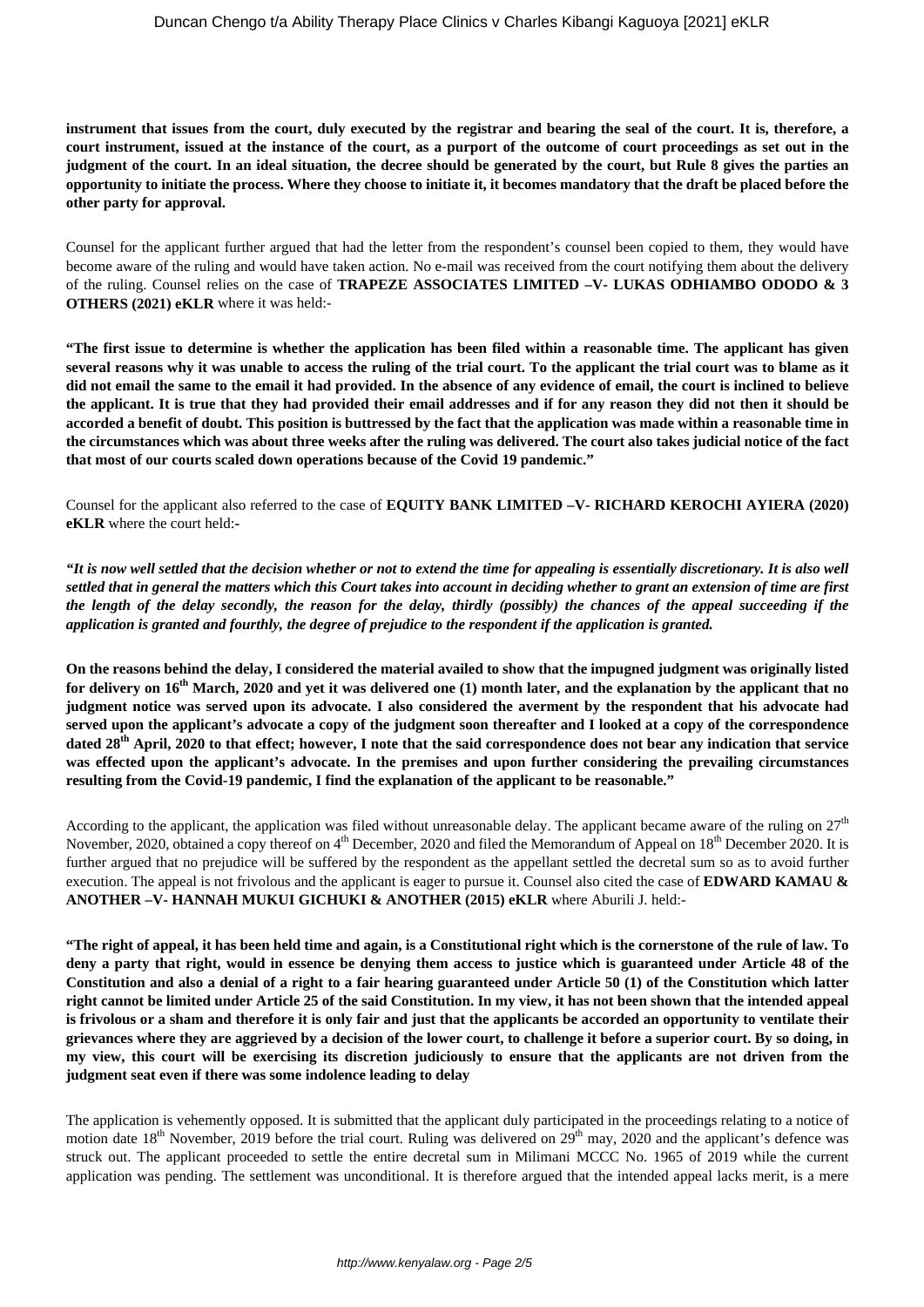### Duncan Chengo t/a Ability Therapy Place Clinics v Charles Kibangi Kaguoya [2021] eKLR

academic exercise and an abuse of the court process. The applicant admitted his indebtedness. The decretal sum was not paid into a joint account of both advocates. It is contended that the money was paid to the applicant for the respondent's child therapy. The applicant admitted that he owed the amount and the issue of the effectiveness of the therapy was not raised before the trial court and is being raised for the first time. Counsel relies on the case of **PERFECT SCAN LIMITED –V- HARRISON KAHINDI SAID (2021) eKLR** where the court held:-

**"In any event, this court would be placed in an awkward situation were it to uphold the argument of the appellant where it is been called upon to decide on an issue which is raised for the first time on appeal. If this Court were to make a determination on the issue of jurisdiction on this appeal as urged by the appellant, this court would not be sitting on an appeal but be acting as a court of the first instance. This is because the issue of jurisdiction was not raised before the trial resident magistrate's court. I say no more on that score. I will disallow the grounds of appeal on jurisdiction**."

According to counsel for the respondent, if indeed the applicant wanted to avoid execution, he could have deposited the decretal sum in an interest earning joint account instead of fully settling the debt unconditionally. The applicant was well aware of the ruling date since the same was given in the presence of his advocates.

The application is seeking extension of time to file a memorandum of appeal. The applicant is expected to explain the cause of the delay in filing the appeal. The explanation given is that after hearing the parties, the trial court scheduled its ruling for the  $19<sup>th</sup>$  of April, 2020. No ruling was delivered on that date due to the Covid-19 pandemic. The applicant came to know that his defence was struck out and judgment entered when auctioneers went to his business premises on  $27<sup>th</sup>$  November, 2020.

In the case of **KIRAGU –V- KIRAGU (1990) KLR 323** the Court of Appeal held:-

**"An application for an extension of time for lodging an appeal may be made even after the prescribed time has expired. However, failure by an applicant to explain away the delay in prosecuting his appeal may lead to the extension being refused."**

In the case of **GITHIAKA –V-NDUIGI (2004) 2KLR, 67** the Court of Appeal held:-

**"In the exercise of its discretion, the Court's primary concern should be to do justice to the parties. The Court should, among other things consider:-**

- **the length of the delay in lodging the notice and record of appeal;**
- **where applicable, the delay in lodging the application for extension of time, as well as the explanation thereof;**
- **whether or not the intended appeal is arguable;**
- **The prejudice to the respondent if the application is granted;**
- **the public importance, if any, of the matter, and**
- **generally the requirements of the interest of justice in the case"**

The respondent contend that the appeal is an academic exercise since the entire decretal sum was fully paid unconditionally. On his part, the applicant contend that he paid the decretal sum to avoid further execution. None of the parties annexed the ruling of the trial court so as to enable this court consider whether the applicant's defence raised triable issues. In my view the payment of a decretal sum by a judgment debtor does not erode that litigant's constitutional right to pursue an appeal. Indeed such payment cements his position in that the need for orders staying execution would be dispensed with. The court should not be made to ponder as to what would happen should the appeal succeed and the respondent is not in a position to refund the decretal sum. The respondent was happy to execute and subsequently received the decretal sum while knowing that the applicant was pursuing an appeal. The issues to be determined in the appeal have nothing to do with the respondent's ability or inability to refund the decretal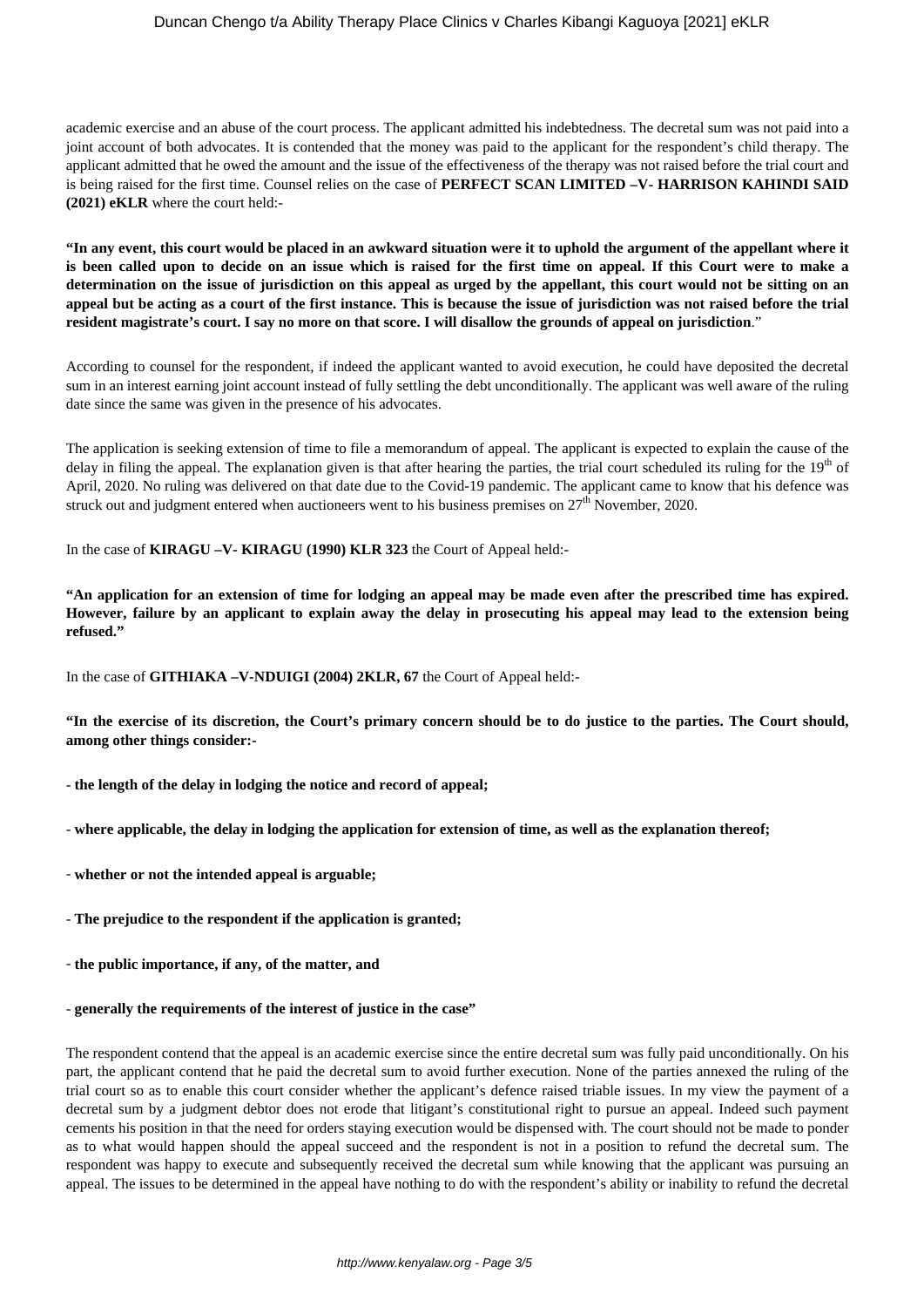sum. That in itself cannot be a good reason to stop the applicant from pursuing the appeal. The respondent is in a better position in that should the appeal fail, there would be no need to execute as the entire decretal sum has already been paid. Should the appeal succeed, the respondent would refund what he has received from the applicant.

I do find that the explanation given by the applicant for the delay in filing the appeal is reasonable. There is no evidence that the applicant was aware as to when the ruling would have been delivered. Counsel for the respondent secretly obtained a decree without notifying the applicant's counsel. Order 21 Rule 8 of the Civil Procedure Code states:-

#### **(1) A decree shall bear the date of the day on which the judgment was delivered.**

**(2) Any party in a suit in the High Court may prepare a draft decree and submit it for the approval of the other parties to the suit, who shall approve it with or without amendment, or reject it, without undue delay; and if the draft is approved by the parties, it shall be submitted to the registrar who, if satisfied that it is drawn up in accordance with the judgment, shall sign and seal the decree accordingly.**

**(3) If no approval of or disagreement with the draft decree is received within seven days after delivery thereof to the other parties, the registrar, on receipt of notice in writing to that effect, if satisfied that the draft decree is drawn up in accordance with the judgment, shall sign and seal the decree accordingly.**

**(4) On any disagreement with the draft decree any party may file the draft decree marked as "for settlement" and the registrar shall thereupon list the same in chambers before the judge who heard the case or, if he is not available, before any other judge, and shall give notice thereof to the parties.**

**(5) The provisions of sub-rules 2, 3 and 4 shall apply to a subordinate court and reference to the registrar and judge in the subrules shall refer to magistrate.**

**(6) Any order, whether in the High Court or in a subordinate court, which is required to be drawn up, shall be prepared and signed in like manner as a decree.**

**(7) Nothing in this rule shall limit the power of the court to approve a draft decree at the time of pronouncing judgment in the suit, or the power of the court to approve a draft order at the time of making the order.'**

Although Order 21 Rule 8 does not use the mandatory term "shall", it does sets out the procedure to be used when preparing a decree. The respondent was equally expected to notify the applicant about the entry of judgment. The respondent has not explained how he ended up executing the decree, it appears that no proclamation was made. The extent of admission of the claim by the applicant has not been established as the defence and the ruling of the trial court have not been annexed.

Therefore, the court will have to determine the appeal on its own merit after evaluating the record of the trial court. No prejudice will be suffered by the respondent who has already been paid the decretal sum.

The upshot is that the application dated 8<sup>th</sup> January, 2021 is merited and the same is granted as prayed. The memorandum of Appeal filed on 18<sup>th</sup> December, 2020 is hereby deemed to be properly on record. Costs of the application shall abide the outcome of the appeal.

#### **DATED AND SIGNED AT NAIROBI THIS 24TH DAY OF NOVEMBER, 2021.**

**.............................**

#### **S. CHITEMBWE**

**JUDGE**